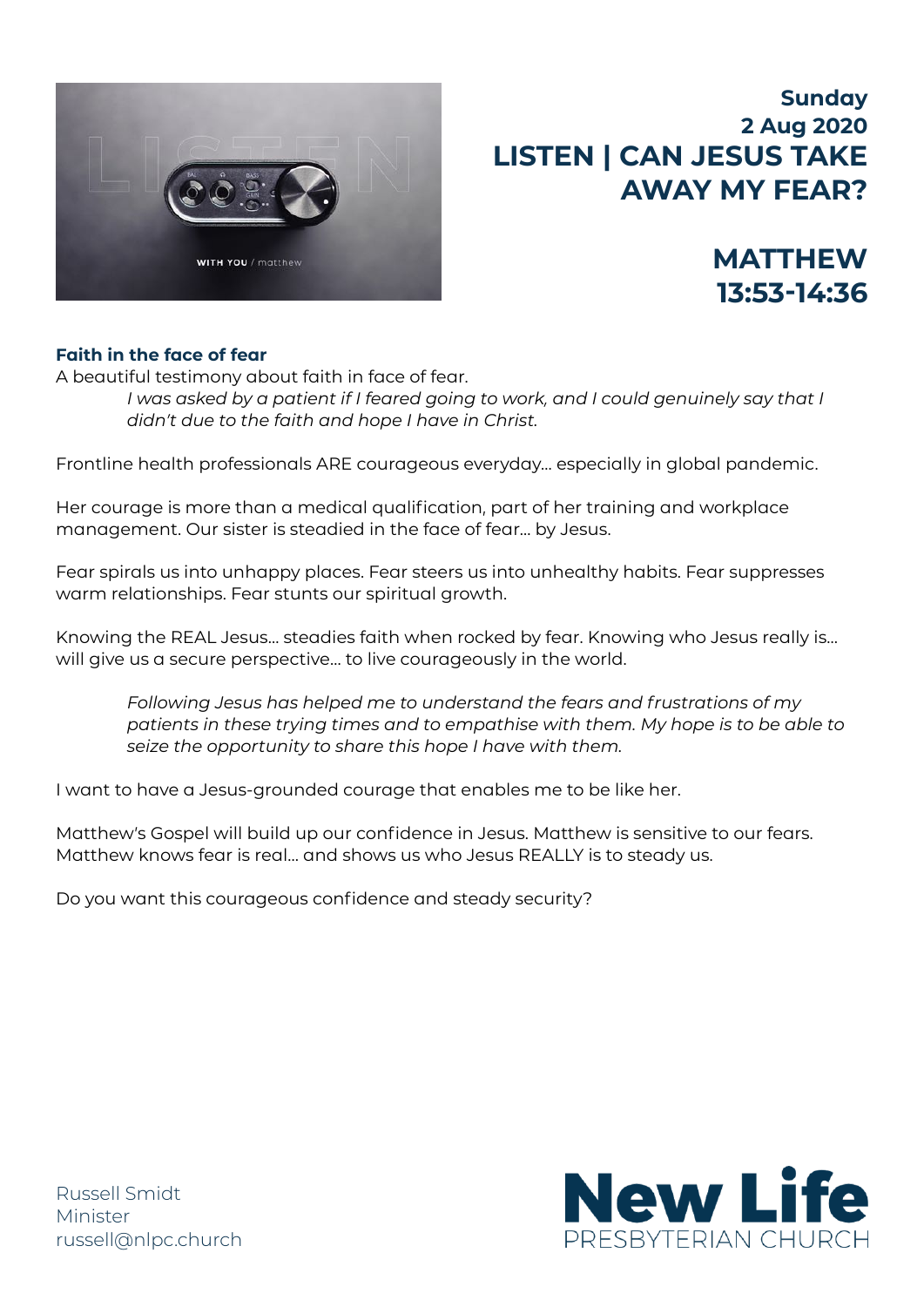# **Flimsiness in the face of fear**

Matthew shows us a negative example of it… a flimsy character manipulated by fear is Herod.

Herod…

Herod doesn't do his job with courage and confidence. He's given mis-information about Jesus (v2). He's caught up in a marriage he should not be in (v4). When challenged by John Baptist… wants to kill him… BUT **[v5]**… fear! In his fear he's manipulated by an inappropriate party dance… and tricked into beheading John and while 'distressed' (v9)… parades head to step-daughter on a platter at a banquet. That's every bit of horrible.

Herod's supposed to be a leader of God's nation… but callous scaredy cat.

He's such a contrast to Jesus… a compassionate servant.

#### **[v13-14]**

Matthew tells us 4 particular times, Jesus has compassion on people. In Ch9 because: **they were harassed and helpless, like sheep without a shepherd.**

Jesus come into world to be a courageous and compassionate shepherd. He has come to steer us away from all that is broken. To rescue us from sin and death. Lead us to place of eternal goodness, providence and rest.

This courageous compassion takes Jesus willingly to his crucifixion. Not a tragic death, strategic miscalculation or historical fantasy. But climax of God's plan to shepherd his people into eternal life.

Is that where your life is headed?

Is your life steadily and confidently secured into eternity with Jesus?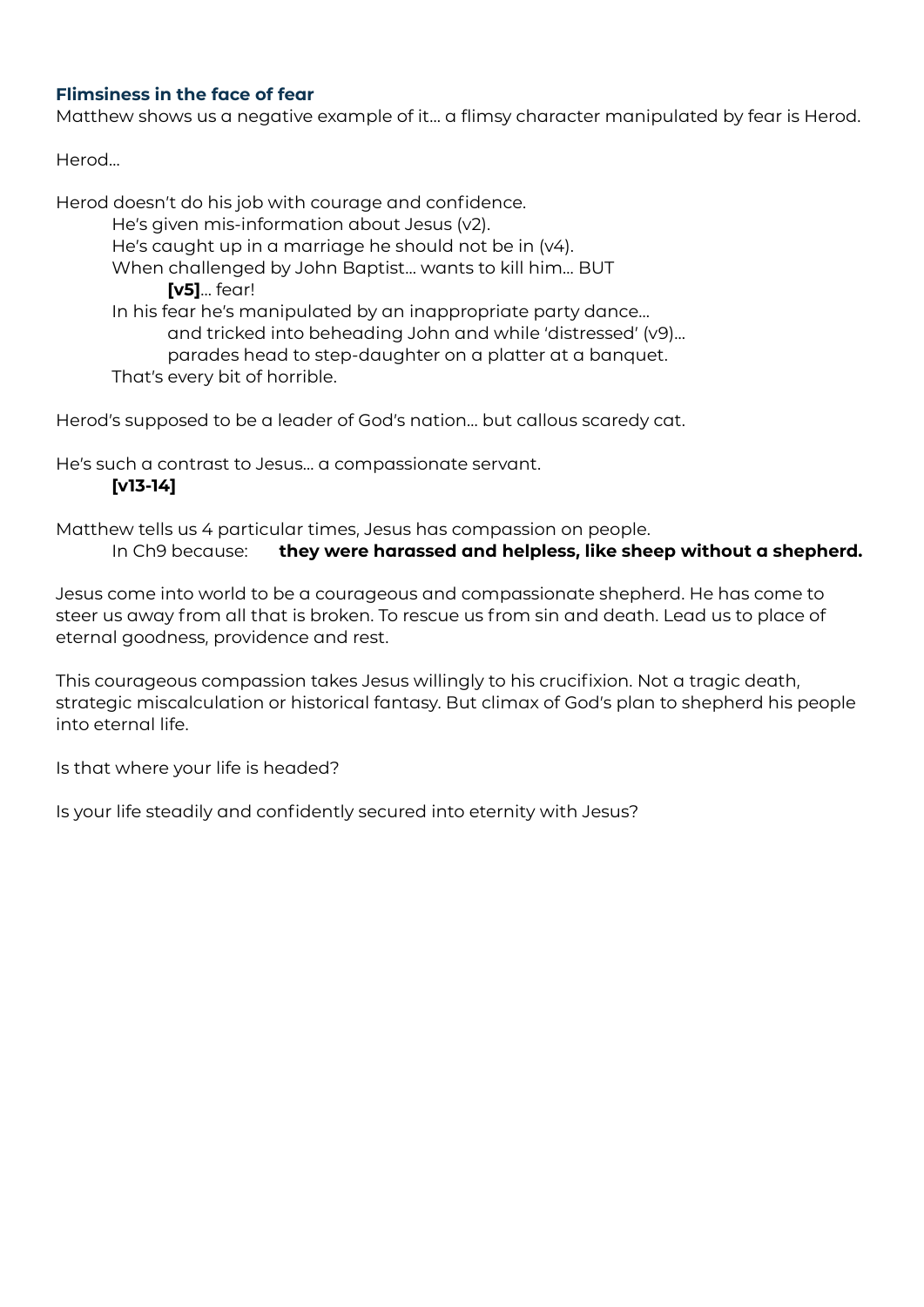## **Invitation to faith in the face of fear**

Let me show you Matthew's testimony about faith in the face of fear. **[v22-30]**

This is quite an experience for Jesus' disciples!

Just like Jesus did back in Ch8 when he calmed the storm…

in the face of fear he shepherds his disciples into faith…

and shows he's powerfully, wonderfully, faithfully safe & secure.

**[v31-33]**

If Jesus is NOT the compassionate, powerful, wonderful, faithful, safe and secure Son of God… I have NOTHING to offer you in your fear. At best I can cheer you on and say I'm thinking of you.

BUT because Jesus IS who he is… BEST thing I can do is point you to Jesus. And WE can point one another to Jesus. We can walk alongside one another in discipleship. We can pray for one another. We can share with one another our testimony of faith in face of fear.

If you're feeling rocked by fear… spiralling into dark and unsteady places… can I encourage you to lift your eyes back to Jesus?

I can leave with TWO things that might help you in days ahead. First an ancient song that we can pray together. Second a new song that we can sing along to.

#### **Praying Psalm 23**

Lord, I thank you that you are my shepherd; And that with you I lack nothing.

Please lay me down in green pastures, Lead me beside quiet waters, And refresh my soul.

Guide me along the right paths, For your name's sake.

Jesus, I am walking through the darkest valley, Steady my faith and take away my fear. Be with me and comfort me.

According to your Word, Prepare a table before me, Anoint my head with oil. Overflow my cup with your goodness.

May your goodness and love chase after me, All the way into eternity with you. Amen.